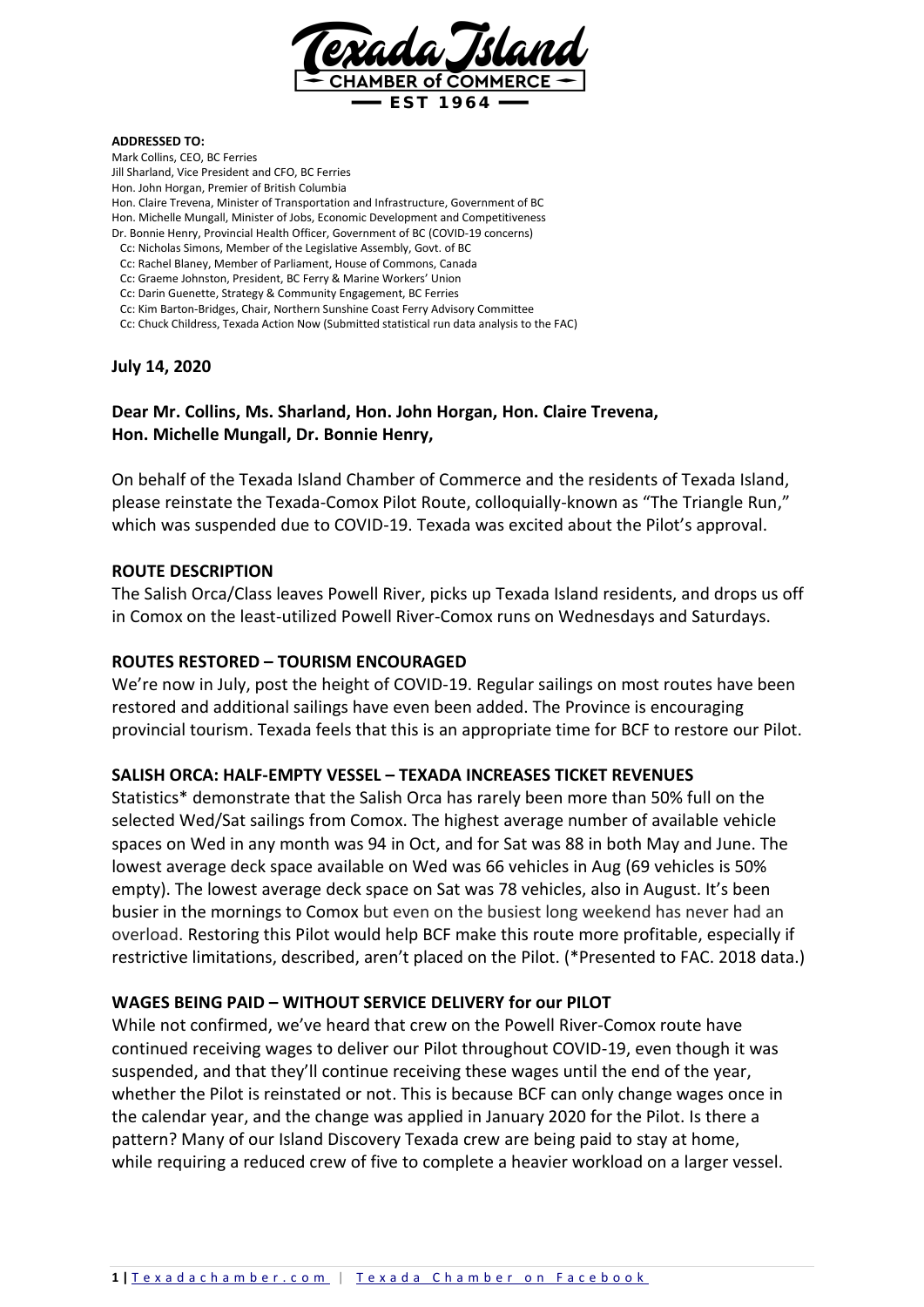

#### **PLEASE IMPLEMENT THE FULL SIGNIFICANT SERVICE REQUEST RECOMMENDATIONS**

**Request (FAC Chair):** 

\*One request per submission only

Trial/pilot of direct link between Blubber Bay and Little River; Wednesday and Saturday first sailing from PR picks up Little River traffic in Blubber Bay; Wednesday and Saturday last sailing from Little River drops Texada traffic in Blubber Bay. Ticketing by 100% reservation, using a reservation procedure similar to system currently in use for sailings between Tsawwassen and Southern Gulf Islands.

Supporting rationale, data and information (FAC Chair):

| *Attach additional documentation as required<br>1. Reduces round trip travel time between Texada and Comox by up to five hours (benefits both Texada |                |          |                 |
|------------------------------------------------------------------------------------------------------------------------------------------------------|----------------|----------|-----------------|
| residents travelling for medical appointments and Texada-based businesses hauling products to Vancouver                                              |                |          |                 |
| Island and returning same day.                                                                                                                       |                |          |                 |
| 2. Increases traffic on underutilized sailings, with projected increase in revenue. Easier access = more traffic,                                    |                |          |                 |
| benefitting both BCF and Texada. Increased exposure to tourism traffic at a decreased cost will allow the                                            |                |          |                 |
| island to further offerings, thereby increasing flow further.                                                                                        |                |          |                 |
| 3. Provides for collection of real time data for planning purposes.                                                                                  |                |          |                 |
| Relevant information reflecting changes to area population 2011 to 2016 (Texada Action Now, May 25/17):                                              |                |          |                 |
| Increase in population aged $65 +$ older                                                                                                             | - Texada 49%   | PR 14.1% | Courtenay 26.3% |
| Percent of population aged 55 + older                                                                                                                | - Texada 60.9% | PR 44.9% | Courtenay 44.1% |
| Percent of population 65 + older                                                                                                                     | - Texada 36.7% | PR 27.1% | Courtenay 26.1% |
|                                                                                                                                                      |                |          |                 |
| Note: a) Proposed change affects only 4 out of 54 sailings per week (Island Sky did 14 dockings per week in                                          |                |          |                 |
| winter during Westview terminal construction).                                                                                                       |                |          |                 |
| b) Weather is seldom an issue when docking in Blubber Bay, but summer weather should help on time                                                    |                |          |                 |
| performance.                                                                                                                                         |                |          |                 |

**Medical:** Resumption of the Pilot will allow residents to get to medical specialists on Vancouver Island in a timely manner (1 hour, rather than up to 5 hours each way). Many appointments are now being rescheduled, post COVID-19. Also, minimizing the number of travel hours from 5 to 1 means that people have less contact points and hours in terminals, vessels, and washrooms, thereby minimizing COVID-19 spread risk. Reservations are critical to making the Pilot dependable for medical trips.

## **Denial of SSR Recommendations Caused Great Frustration for Texada Residents**

- **Reservations:** Allow Texada residents to call the BCF reservation line to purchase our Pilot tickets over the phone with a credit card. Or, let us use the system currently in use for booking sailings between Tsawassen and the Southern Gulf Islands, by adding our Pilot route onto that system. We find it incomprehensible that "it's impossible for Texada residents to make reservations." BCF has proven capable of this task elsewhere.
- **Commercial:** Allow Texada's commercial vehicles to be loaded onto the ferry, given that most Powell River customers are non-commercial and they could be loaded into the empty lower car deck. That would allow our commercial vehicles to be loaded onto the upper deck, in addition to regular non-commercial vehicles. Many entrepreneurs and heavier industry were deeply disappointed that you would not allow commercial vehicles to participate in the Pilot. We need to help business, especially now when all parts of our economies are affected by COVID. Imagine if Powell River residents were not allowed to board in commercial vehicles at Powell River…that trade route wouldn't exist for them. We're arguing we need this commercial link to Comox active too.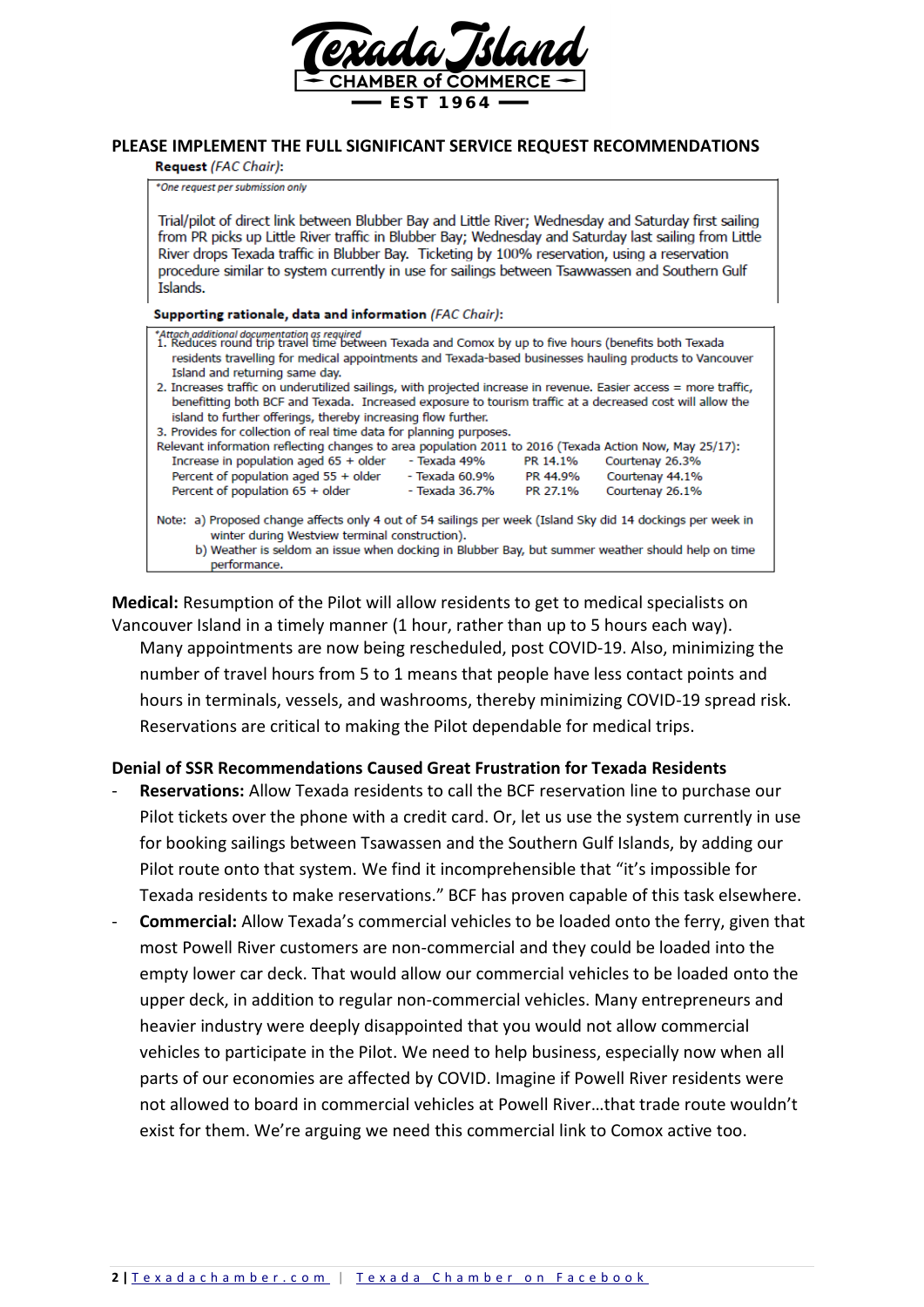

- **Tourists:** Allow motorcycles to be loaded, as not all tourists and residents use larger vehicles. We were not informed why motorcycles weren't allowed to board during the initial Pilot launch. Allow RV trailers to be loaded on as well, to help 2-way tourism.
- **More than 10 Cars per Trip:** Texada residents were upset that the Pilot launched with a max-10 vehicle limit. BC Ferries developed a 10 car-limit based on traffic when the Island Sky ferry was stopping here. As mentioned in the SSR, though, the Island Sky was doing 7 round trips with 10 cars per week. 70 cars having access to this route is not 20 cars per week (that's your limitation of 2 round trips per week with 10 cars per week). Texada would like greater access to Vancouver Island per week than 20 vehicles and the ferry has the space for this to happen. We were pleased to see that BCF relaxed this limitation 'a bit.' Please expand it. The vessel has the room. The crew can handle it.

## **Why Some Pilot Runs Were Not Fully-Subscribed or Participation Petered Out**

- People were mad. Some residents believe that there's an outright plan to make this Pilot so hard and annoying as to instigate failure. Limitations outlined are illustrative.
- Because there was no way to reserve, and a max-10 spot rule, some people parked overnight and had someone else drive them home. Then, they had to drive back the following morning. Some people have to drive up to 45 minutes to get to the ferry terminal, and had to plan to be there 2 hours or more early to get one of the 10 spots.
- If they got there after the 10 cars, then their travel plans were completely ruined. They had to either drive all the way back home or sit there at the ferry terminal waiting for the next Texada to Powell River ferry. When they got to Powell River, they had to wait a couple hours, then get the next ferry to Comox but by then most of the day was over. Many just decided that they could make more dependable plans by forgoing the Pilot and getting on the 'sure thing' run from Texada, wait in Powell River, then get to Comox.

## **PAYMENT COLLECTIONS & CONTACTLESS PURCHASE OPTIONS**

- Comox to Texada (the return run portion of the Pilot route) could be immediately implemented without any change to current BCF ticket procedures. All Salish Class passengers purchase tickets in person at the Comox ticket booth. Passengers for Texada could buy tickets as per usual, and park in 'Texada lanes' for first-exit boarding at Texada. - As stated in the SSR, a reservation system was envisioned. We heard that the technical reservation system development problems were 'so severe' that there would be no reservation and telephone/online ticket purchasing system for the entire duration of the 2-year Pilot. Nobody can believe this statement. COVID-19 could be an excellent time to encourage BCF to place us onto a currently operable contactless purchasing system. - Please consider adding us as a 'run' on your currently active Tsawassen-Southern Gulf Islands reservation system. Or, allow Texada to Comox passengers to use your current phone-in credit card payment reservation system on most other routes to allow us to pay for the Texada-Comox direction sailing. What is the barrier to using your current successful systems, exactly?